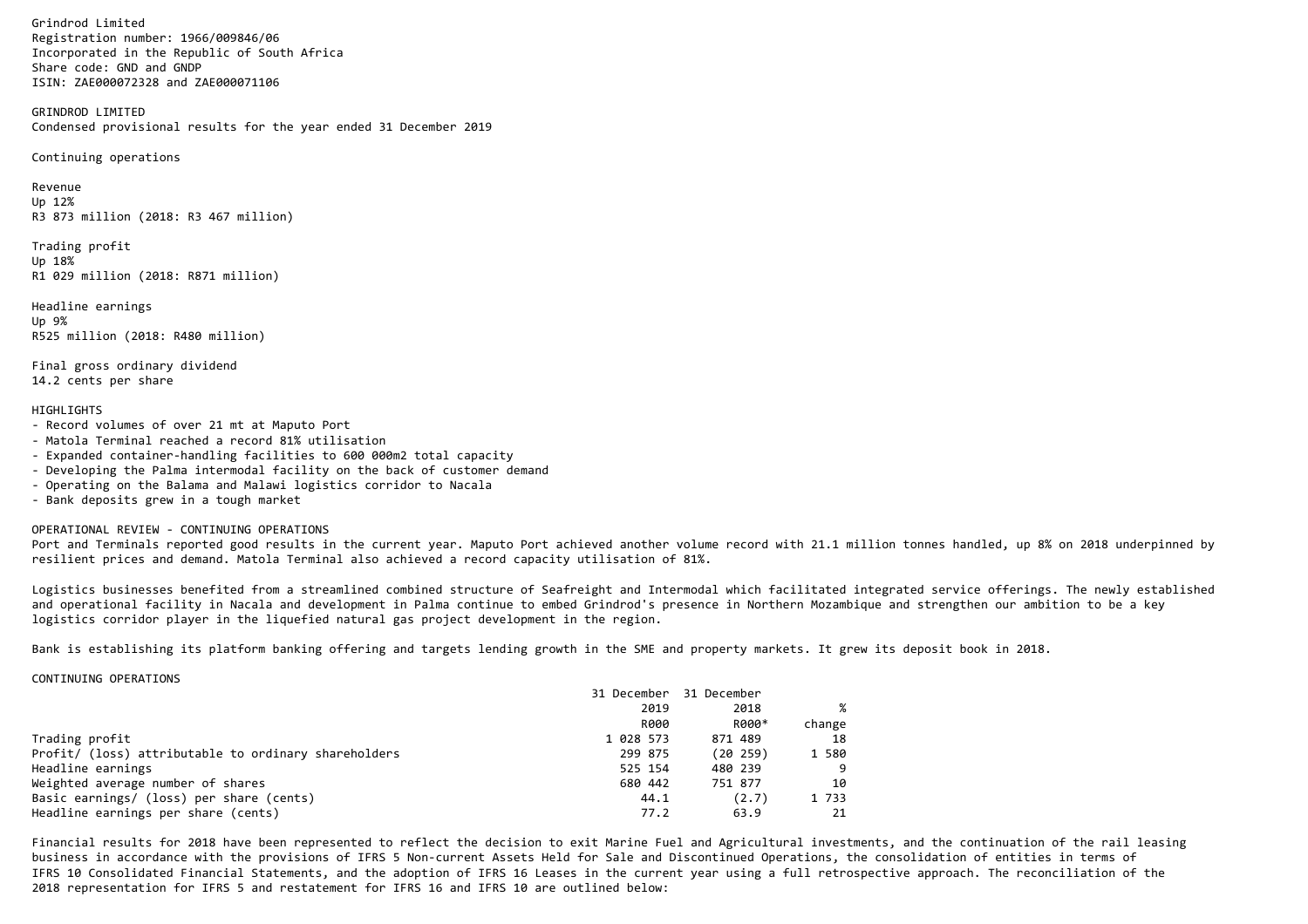|                                                                     |           |             |             | Headline  |
|---------------------------------------------------------------------|-----------|-------------|-------------|-----------|
|                                                                     |           | Headline    | Earnings    | earnings  |
|                                                                     | Earnings  | earnings    | per share   | per share |
|                                                                     | R000      | R000        | cents       | cents     |
| 2018 results previously reported                                    | 803 411   | 716 574     | 106.9       | 95.3      |
| IFRS 5 - Rail leasing business continuing                           | (609 992) | (46, 533)   | (81.1)      | (6.2)     |
| IFRS 5 - Marine Fuel and Agricultural investments now held for sale | (14868)   | (124 813)   | (19.9)      | (16.6)    |
| IRFS 10 - Consolidation of trusts and UK property                   |           |             |             |           |
| IFRS 16 - Leasing impact                                            | (64 989)  | (64 989)    | (8.6)       | (8.6)     |
| 2018 represented and restated results                               | (20259)   | 480 239     | (2.7)       | 63.9      |
| DISCONTINUED OPERATIONS                                             |           |             |             |           |
|                                                                     |           | 31 December | 31 December |           |
|                                                                     |           | 2019        | 2018        |           |
|                                                                     |           | <b>R000</b> | R000*       | change    |
| Basic (loss)/ earnings per share (cents)                            |           | (104.0)     | 384.8       | (127)     |
| Headline (loss)/ earnings per share (cents)                         |           | (69.1)      | 41.3        | (267)     |

\* All prior year numbers have been represented for the impact of IFRS 5 Non-current Assets Held for Sale and Discontinued Operations and restated for IFRS 16 Leases and IFRS 10 Consolidated Financial Statements.

## OPERATIONAL REVIEW - DISCONTINUED OPERATIONS

 Discontinued businesses consist of Marine Fuel and Agricultural investments. Grindrod sold its investment in NWK Limited in September 2019 for R204 million. In addition to the impairment at June this year, the investment in Senwes was marked to market based on the trading price on ZARX resulting in a R58.0 million downward adjustment to the fair value.

Prior year discontinued operations include Shipping results prior to the separate listing.

#### TOTAL OPERATIONS

|                                          | 31 December | 31 December |        |
|------------------------------------------|-------------|-------------|--------|
|                                          | 2019        | 2018        | %      |
|                                          | R000        | R000*       | change |
| Trading profit                           | 1 028 573   | 1 097 464   | (6)    |
| Basic (loss)/ earnings per share (cents) | (59.9)      | 382.1       | (116)  |
| Headline earnings per share (cents)      | 8.1         | 65.7        | (88)   |
| Net asset value per share                | 1 175       | 1 285       | (9)    |
| Net $debt/$ (cash) : equity              | 0.00 : 1    | (0.04 : 1)  | 100    |

### DECLARATION OF FINAL DIVIDEND

#### Ordinary dividend

 Notice is hereby given that a final gross dividend of 14.2 cents has been declared out of income reserves for the year ended 31 December 2019 (2018: 14.6 cents final dividend declared). The final net dividend is 11.36 cents per share for ordinary shareholders who are not exempt from dividends tax.

At the date of this announcement, there were 762 553 314 issued ordinary shares.

### Preference dividend

 Notice is hereby given that a final gross dividend of 445.0 cents per cumulative, non-redeemable, non-participating and non-convertible preference share (2018: 446.0 cents) has been declared out of income reserves for the year ended 31 December 2019, payable to preference shareholders in accordance with the timetable below.

At the date of this announcement, there were 7 400 000 cumulative, non-redeemable, non-participating and non-convertible preference shares in issue. The final net preference dividend is 356.0 cents per share for preference shareholders who are not exempt from dividends tax.

With respect to the preference dividend, in terms of the dividends tax effective since 22 February 2017, the following additional information is disclosed:

The local dividends tax rate is 20%; and Grindrod Limited's tax reference number is 9435/490/71/0.